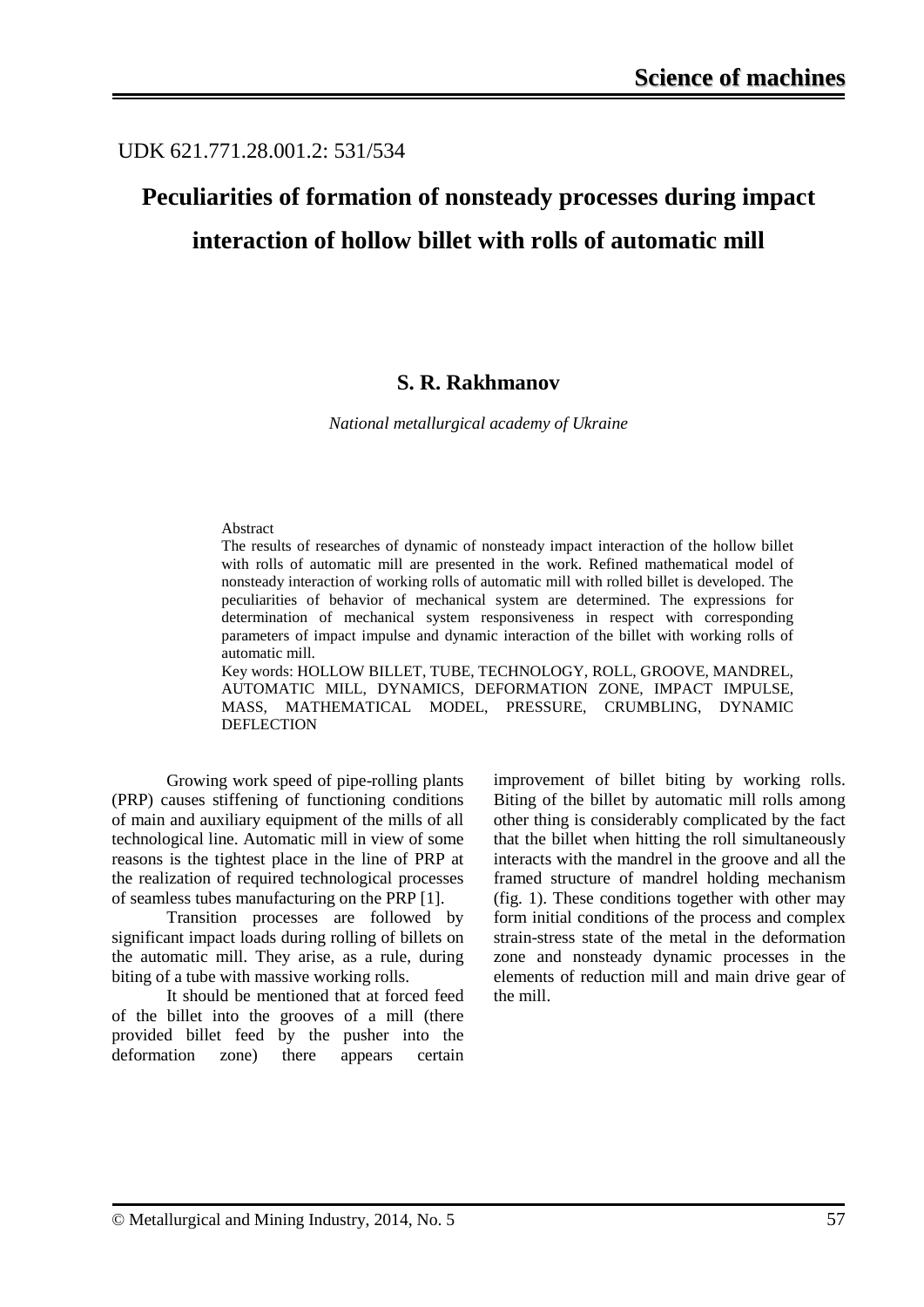

**Figure 1.** The schemes of automatic mill of pipe rolling plant and interaction of the hollow billet with rolls:  $1 -$ roll; 2- mandrel; 3 – hollow billet; 4 – mandrel core; 5 - fore plate; 6 - stripper rolls; 7 – pusher of the billet.

Among the total amount of dynamic loads, acting in the main line of automated mill of pipe rolling plant (PRP), the least explored is significant in value short impact loads, caused by the interaction of hollow billet with grooved rolls during forced metal biting. Let us mark that forced billet biting by the rolls of the mill along the rolling axis is provided by pneumatic billet pushers.

The range of works [2-4] is devoted to research of similar dynamic processes of impact interaction of the billet with rolls of longitudinal rolling mill.

Herein mathematical model of non-linear process of impact interaction of the billet with rolls of longitudinal rolling mill is suggested in the work [2], linearization of which allowed to obtain expressions for corresponding simplified form of impact impulse.

This work is fulfilled on the base of development of excepted mathematical model, where there was taken an attempt to determine the main parameters of impact interaction of working rolls of automatic mill with the hollow billet in non-linear statement of a problem.

It is obvious that suggested approach is more adequate and convenient during study of complex dynamic phenomena in the elements of main drive gear of automatic mill (PRP).



Figure 2. The character of formation of impact force during interaction of the hollow billet with rolls of automatic mill: 1 - rolling pressure; 2 – averaged form of impact impulse of the billet against the roll

For investigation of the impact interaction of the billet with working rolls of automatic mill we will use the system of connected differential equations

$$
\begin{cases}\nm_1 \frac{d^2 y(t)}{dt^2} + cy(t) = F(t) \cos(\frac{\alpha}{2}); \\
m_1 \frac{d^2 y(t)}{dt^2} + \frac{d^2 \psi(t)}{dt^2}] = -F(t) \cos(\frac{\alpha}{2}); \\
m_1 \frac{d^2 x(t)}{dt^2} + cx(t) = F(t) \sin(\frac{\alpha}{2}); \\
m_1 \frac{d^2 x(t)}{dt^2} + \frac{d^2 \psi(t)}{dt^2}] = -F(t) \sin(\frac{\alpha}{2}); \\
F(t) = \eta [\psi(t)]^n.\n\end{cases} (3)
$$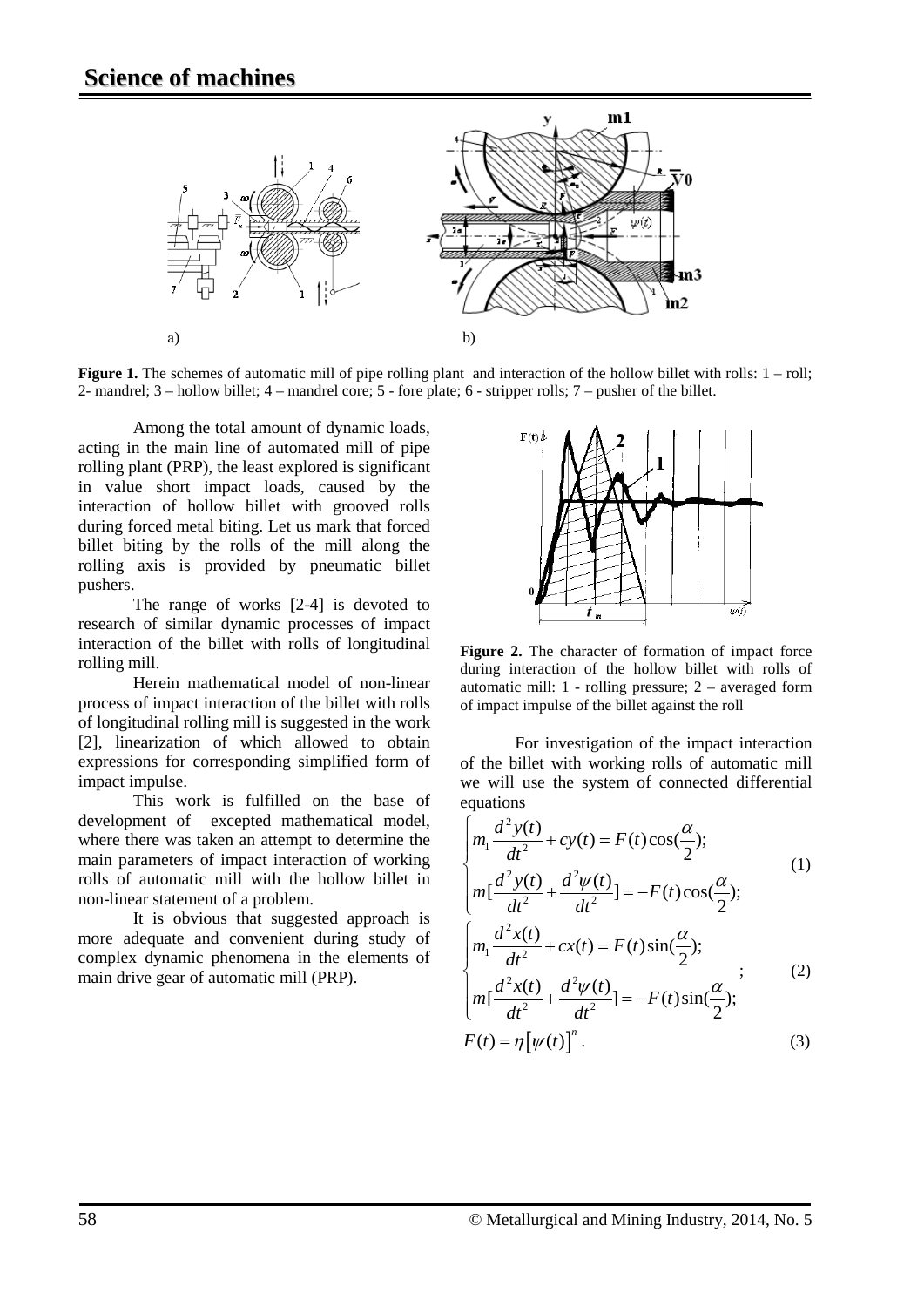Here  $m = m_2 + m_3$  – respectively the sum of mass of billets and elements of pusher device;  $m_1$  – the mass of roll led to the point of impact;  $c = c_x = c_y$  – stiffness of the roll along the axis of coordinates;  $y(t)$ ,  $x(t)$  – dynamic deflection of the roll in the point of interaction with the billet;  $\psi(t)$  – local crushing of the billet in the area of contact with rolls;  $F(t)$  – the force of impact interaction of the pipe against the roll (impact impulse);  $\alpha$  – nip angle of the billet by rolls;  $\eta$ and *n* - some constants, which depend on the mechanical properties of the material and the shape of hitting bodies (hollow billet and roll), which are determined experimentally [3], or on the base of strict theoretical reasoning, given in the work [3,4]. The solution of differential equations (1) and (2) we present in the Cauchy's setting of the problem in respect with defined initial problem specification

 $x(0) = 0$ ;  $\dot{x}(0) = 0$ ;  $y(0) = 0$ ;  $\dot{y}(0) = 0$ ;  $\psi(0) = 0$  $;\dot{\psi}(0) = v_0^*$ ,

where  $v_0^*$  – initial velocity of billet hitting with the rolls (equals the velocity of moving of billet pusher).

Using Duhamel's generalized integral [3, 4, 7] the expression for determination of dynamic deflection of the roll, local crushing of the billet we

*m*

solution lies within the limits  $+/-10\%$ .

where  $c_1$  – coefficient of proportionality in the linear dependence from the function of impact force interaction of the billet against the roll (

process of creation of stepwise approximations at rather tight step of iteration converges with accurate solution. The estimation of results converge in the set limits of tolerances of task

From [4,5] it is known that suggested

Let us proceed to the experimental

;

2

1  $B = \frac{k^2}{mc_1\beta}$ ;  $\beta = \frac{m_1}{m}$ 

 $\psi = c_1 F$ ).

will represent through the function  $F(t)$  as follows

$$
y(t) = \frac{1}{\sqrt{cm_1}} \int_0^t F(\tau) \cos(\frac{\alpha}{2}) \sin[\sqrt{c/m_1}(t-\tau)]d\tau
$$
  
\n
$$
x(t) = \frac{1}{\sqrt{cm_1}} \int_0^t F(\tau) \sin(\frac{\alpha}{2}) \sin[\sqrt{c/m_1}(t-\tau)]d\tau
$$
  
\n
$$
y(t) = v_0^* t - \int_0^t F(\tau) [\frac{t-\tau}{m} \frac{1}{\sqrt{cm_1}} \sin[\sqrt{c/m_1}(t-\tau)]]d\tau
$$
  
\n(6)

By substitution (5) and (6) into (3) we will obtain the integral equation regarding impact interaction of the hollow billet with rolls of automatic mill

$$
F(t) = \eta v_0^* \left\{ t - \int_0^t F(\tau) \left[ \frac{t - \tau}{m} + \frac{1}{\sqrt{cm_1}} \sin[\sqrt{c/m_1} (t - \tau)] \right] d\tau \right\}^q.
$$
  
(7)

For the convenience of task solution let us apply to the equation (7) method of stepwise approximations, having chosen the solution of corresponding basic task, which was stated in the work [2] as initial approximation

$$
F(t) = \frac{v_0^*}{c_1 \gamma_1 \gamma_2 (\gamma_2^2 - \gamma_1^2)} \left\{ \left[ \frac{\gamma_1}{mc_1} (1 + \frac{1}{\beta}) - \gamma_1^3 \right] \sin(\gamma_2 t) - \left[ \frac{\gamma_2}{mc_1} (1 + \frac{1}{\beta}) - \gamma_2^3 \right] \sin(\gamma_1 t) \right\},
$$
(8)  
where  $\gamma_{1,2} = \sqrt{\frac{A}{2} \pm \sqrt{\frac{A^2}{4} - B}}$ ;  $A = \frac{1 + \beta + k^2 mc_1}{mc_1 \beta}$  properties of the material and shape of the  
bodies (hollow billet and roll).  
Analysis of literary sources

1

β

*mc*

 $\beta = \frac{m_1}{m}$ :  $k^2 = \frac{c}{m}$ , (9)

Analysis of literary sources [1-3] according to the determination of metal pressure on the rolls of automatic mill and theoretical researches of technological loads showed that these parameters for rolling process of pipes depend mainly on the billet diameter, degree of its deformation and the velocity of billet rolling. It is characteristic that in result of billet hitting against the roll, the rolling force increases in a short moment significantly and further it reduces till nominal values and changes comparatively by nonsignificant range.

During rolling of heavy wall pipes with relatively large mass (500-800 kg), dynamic components of the rolling force of the billet appear to be dominant.

The results of interpretation of oscillogram [6], processed by means of mathematical statistics are the most probable averaged values within two

#### © Metallurgical and Mining Industry, 2014, No. 5 59

determination of constants of impact impulse  $n$ and  $n$ , mainly depending on the mechanical hitting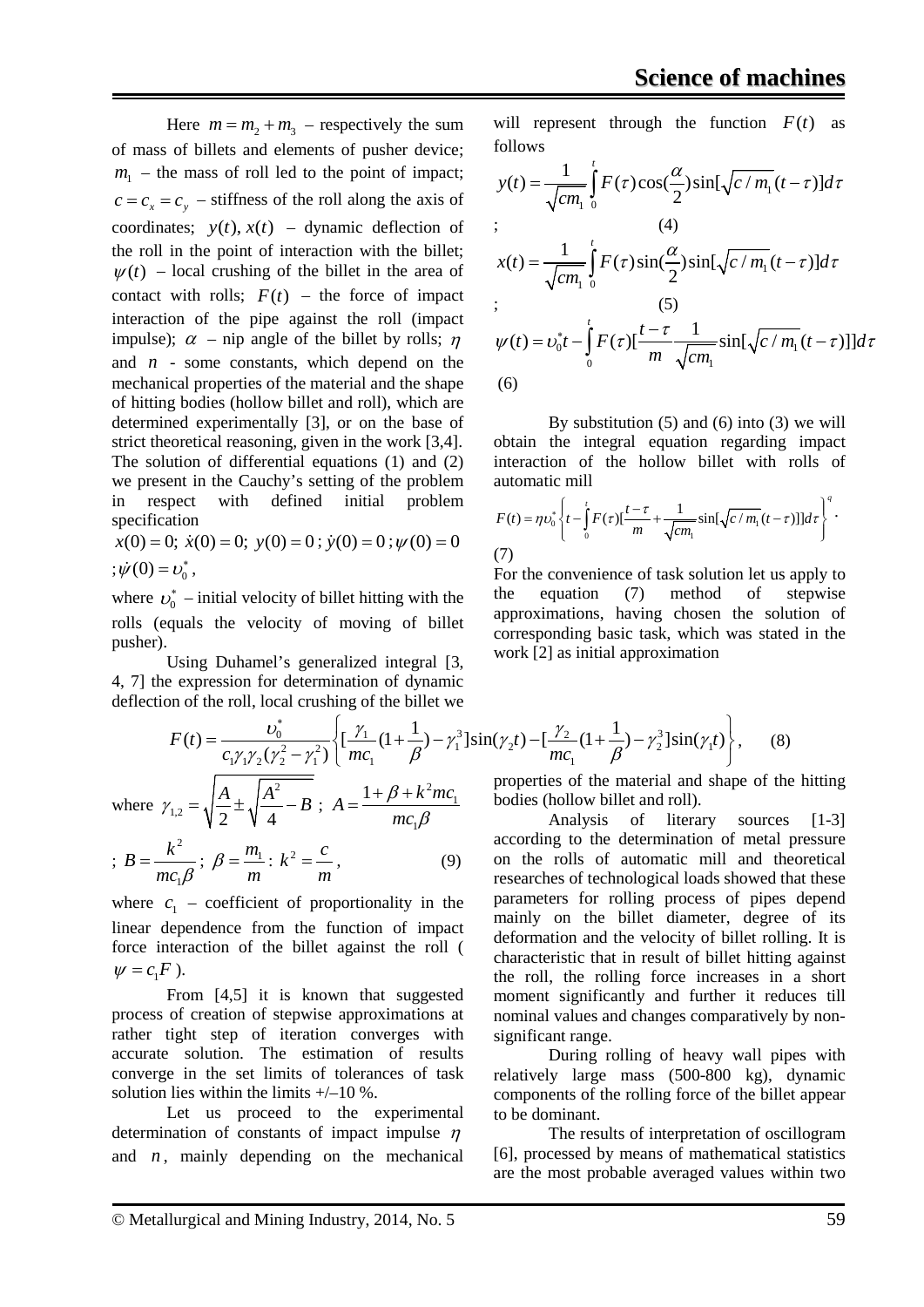## **Science of machines**

passes of the value by metal pressure on the rolls and the moment on the spindle of the main gear drive are presented in the table 1.

| N <sub>o</sub> | Slug      | Steel grade | Size of hollow                  | Rolling      | Moment<br><sub>on</sub> |
|----------------|-----------|-------------|---------------------------------|--------------|-------------------------|
|                | diameter, |             | billet<br>mm<br>$\times$        | pressure, kN | the<br>upper            |
|                | mm        |             | mm                              |              | kN<br>spindle           |
|                |           |             |                                 |              | m                       |
|                | 130       | X13H10T     | $\varnothing$ 138 $\times$ 13.0 | 730/854      | 79                      |
| $\overline{2}$ | 100       | IIIX15      | $\varnothing$ 103 × 12.5        | 560/790      | 68                      |
| 3              | 110       | 40X         | $\varnothing$ 114 $\times$ 11.0 | 590/810      | 57                      |
| $\overline{4}$ | 140       | 30XTCA      | $\varnothing$ 148 × 13.5        | 760/875      | 74                      |
| 5              | 110       | Cr.20       | $\varnothing$ 114 $\times$ 11.0 | 550/780      | 54                      |

**Table 1** The results of experimental researches of the driveline of automatic mill PRP 140

Measurements of forces were fulfilled during billet rolling in accordance with the hardest and developed manufacturing routes basing on the pipe rolling table on the automatic mill PRP 140. By using of oscillograms we may experimentally find the corresponding values of constants of impact impulse  $\eta$  and  $n$ . For example, during rolling of the billet  $\varnothing$  114  $\times$  11.0 from the steel St. 20, the cumulative pressure of metal on the rolls is 1330 kN and by means of leveling of peak values

of metal pressure on the rolls in respect with crushing of billet entry section we find that  $\eta$  $=1,32$  *u*  $n=3,45$ .

Oscillogram of experimental research and its processing give definite representations about the character of formation of technological load. It is seen that they are of nonsteady dynamic nature, especially during billet biting by the rolls of automatic mill (fig.3).



**Figure 3.** Oscillogram of energy power parameters of main drive gear of automatic mill PRP 140 (hollow billet Ø  $114 \times 11.0$ ; steel 20, time interval – 0.1 s): 1 – moment on the bottom spindle; 2, 3 – rolling pressure.

Herein dynamic factor (correlation of maximum moment to the averaged value of moment during steady-state process of rolling) comprises  $3.2 - 3.7$ . The time of action of the first three peaks of dynamic load makes  $4 - 5$  % from the machine time. Maximum value of the rolling pressure, fixed on the oscillograms, is equal to 1400kN, moment on the spindle of the working roll - 240 kN m.

Experimental investigation showed that forces and moments in the first and second passes hardly differ in their values. This is explained by the fact that if in the first pass of the billet through

the rolls the deformation is higher, then in the second one increase of deformation stress happens because of noticeable reduction of metal temperature.

Further after determination of corresponding coefficients, we will proceed to the analytical determination of the value of impact impulse.

Substituting the expression (8) into the summand of integral equation (7) we will obtain approximate representation for the required function of impact impulse of the billet against the roll as follows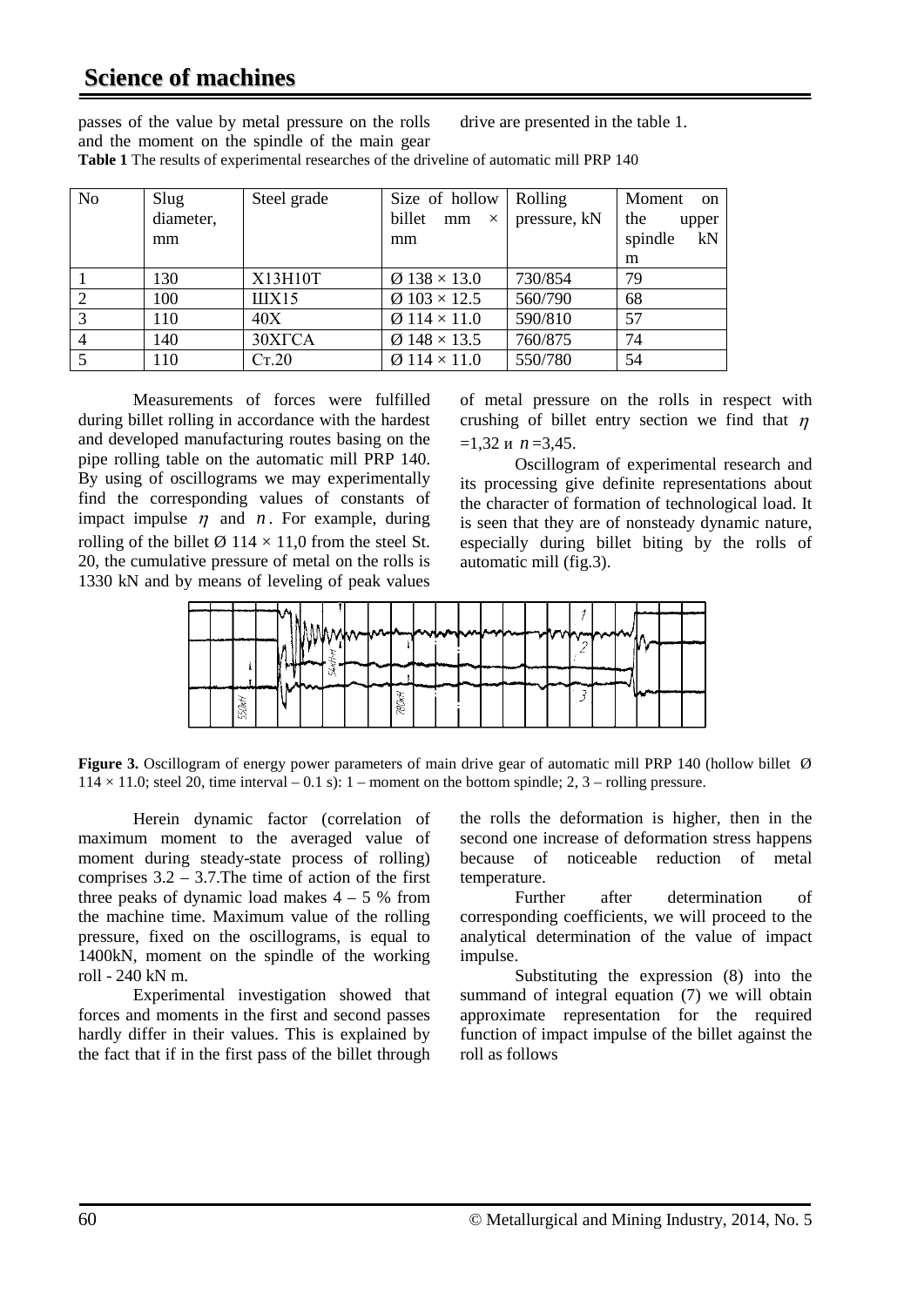$$
F(t) = \frac{\eta(v_0^*)^n}{[c_1(\gamma_2^2 - \gamma_1^2)]^n} \{c_1(\gamma_2^2 - \gamma_1^2)t + [\frac{1}{mc_1}(1 + \frac{1}{\beta}) - \gamma_1^2]
$$
  
\n
$$
[(\frac{1}{m\gamma_2^3} + \frac{1}{m_1\gamma_2(\gamma_2^2 - \frac{c}{m_1})})sin(\gamma_2 t) - \frac{1}{\sqrt{cm_1}(\gamma_2^2 - \frac{c}{m_1})}sin(\sqrt{c/m_1}t) - \frac{t}{m\gamma_2^2}] -
$$
  
\n
$$
-[\frac{1}{mc_1}(1 + \frac{1}{\beta}) - \gamma_2^2][(\frac{1}{m\gamma_1^3} + \frac{1}{m_1\gamma_1(\gamma_1^2 - \frac{c}{m_1})})sin(\gamma_1 t) -
$$
  
\n
$$
-\frac{1}{\sqrt{cm_1}(\gamma_1^2 - \frac{c}{m_1})}sin(\sqrt{c/m_1}t) - \frac{t}{m\gamma_1^2}].
$$
  
\n(10)

Consequently, the time of achievement of maximum impact impulse of the billet against the roll of automatic mill  $t_m$  is determined from the equation (10) when  $F(t) = 0$ .

It is obvious that in this case billet impact force against the roll of the mill is determined from the (10) and at  $t = t_m$  equals  $F(t_m) = F_m$ .

We will mark that substitution of the function of impact impulse (10) into the formulas (5) and (6) gives corresponding dependences for dynamic bending of the roll and local crushing of contact billet.

However, due to some difficulties of mathematical character (phase quadrature) in the (5) and (6), functions  $x(t)$ ,  $y(t)$  and  $\psi(t)$  are to be determined from the system of equations (1) and (3).

Considering that  $\psi(t) = \sqrt[n]{F(t)/\eta}$  for small angles of billet biting ( $x(t) = 0$ ) we will get the expression for determining of dynamic bend of working roll during hit from the side of rolling billet

$$
y(t) = \frac{1}{c}(1+\beta)F(t) - \frac{m_1v_0}{cc_1(\gamma_2^2 - \gamma_1^2)}
$$
  
\n
$$
\{[\frac{1}{mc_1}(1+\frac{1}{\beta}) - \gamma_1^2][(\frac{1}{m\gamma_2^2} + \frac{\gamma_2}{m_1(\gamma_2^2 - \frac{c}{m_1})})sin(\gamma_2t) - \frac{\sqrt{c}}{\sqrt{m_1^3}(\gamma_2^2 - \frac{c}{m_1})}sin(\frac{c}{m_1}t) - [(\frac{1}{m\gamma_1^2} + \frac{\gamma_1}{m_1(\gamma_1^2 - \frac{c}{m_1})})sin(\gamma_1t) - \frac{\sqrt{c}}{\sqrt{m_1^3}(\gamma_1^2 - \frac{c}{m_1})}sin(\frac{c}{m_1}t)\}.
$$
  
\n(11)

The character of changing of technological loads in the zone of interaction of the billet with rolls depending on the mass and velocity of its feed by the pusher in the deformation zone is conditioned by nonsteady history of rolling. In this regard to reveal strength reserves of the rolls and elements of main drive gear line of automatic mill, it is necessary to know maximum values and the character of changing of billet rolling force.

One may judge about the adequacy of the obtained results to the real process of impact interaction of the billet with roll of automatic mill PRP, comparing for example, maximum contact force, which is determined by the equation (11) with  $F_m$  value obtained by the approximation formula in accordance with [2, 3].

$$
F_m = \upsilon_0^* \sqrt{mb^* \sigma_c [tg(\alpha) + ctg(\alpha)(1-k)} , \qquad (12)
$$

where *b*<sup>∗</sup> –given billet "width" in the zone of contact with a roll;  $\sigma_c$  – averaged value of yield point of the pipe material;  $\alpha$  – angle of biting of the pipe by rolls;  $k -$  coefficient of reduction of the velocity during hitting of the pipe against the roll (may be determined experimentally).

The last expression is obtained on the base of force equality of plastic crushing and billet kinetic energy. This expression gives the upper bound of maximum force of impact interaction of the billet with automatic mill roll.

As an example let us consider the hit of the billet (hollow billet after piercing mill) with mass  $m = 580$  kg against the working roll of automatic mill PRP 140, herein the roll mass led to point of impact is equal to  $m_1 = 6500$  kg and the velocity of forced fed of the billet on the rolling axis makes  $v_0^* = 2$  m/s.

The calculations show that maximum contact force of the billet against the roll, under the methodology, which was suggested, was 1180 kN,